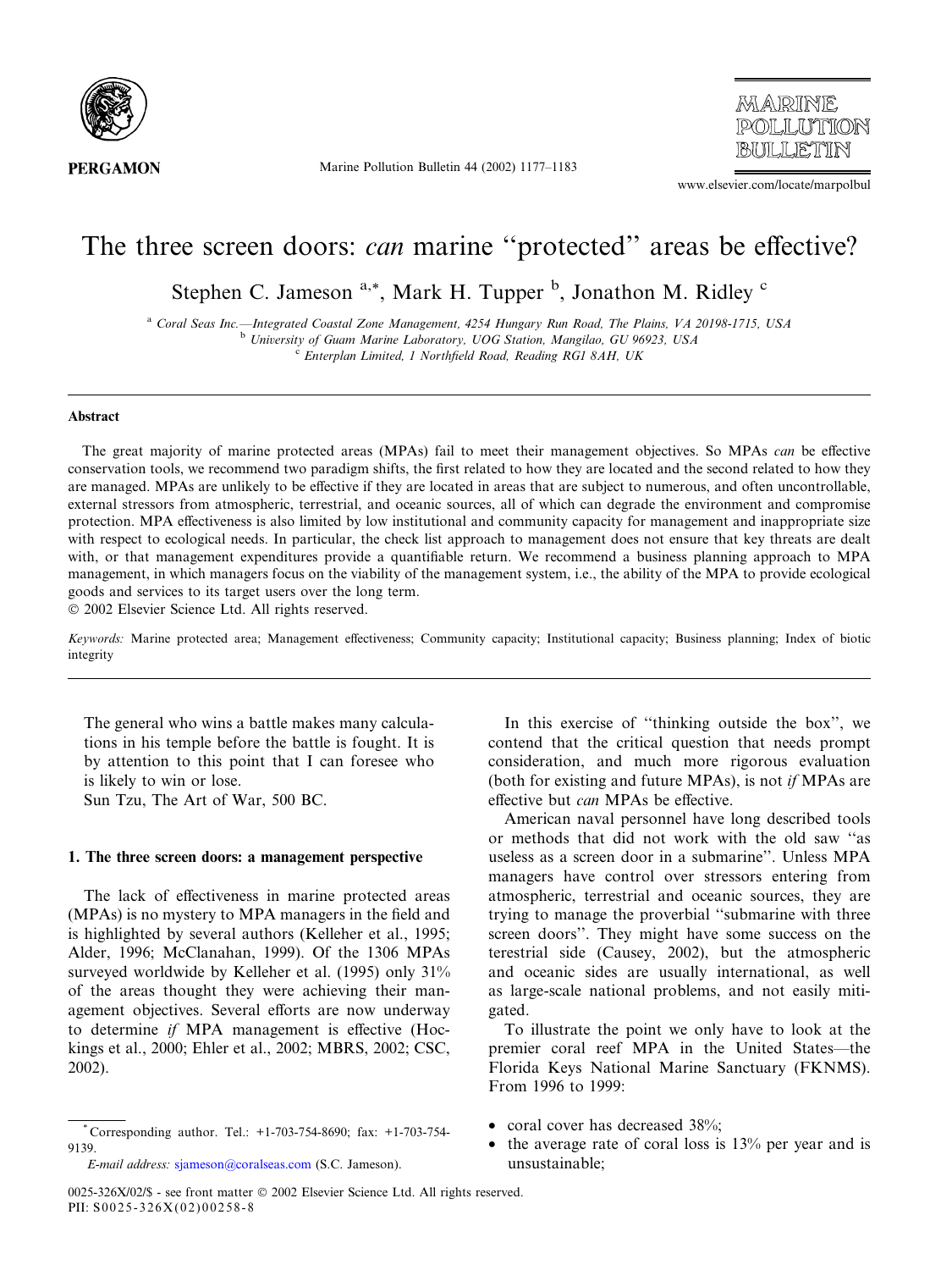- the number of monitoring stations where disease occurred increased, as has the number of coral species affected; and
- there was significant loss of species richness (Porter et al., 2002).

Can the FKNMS be effective? Let us briefly look at the potent mixture of stressors coming in through the three screen doors (Table 1 and Figs. 1–3).

- *Can* the impacts from these stressors be effectively mitigated—*before* the coral reef completely dies?
- Should money be spent on sanctuary restoration efforts in a polluted environment?
- How many more millions of dollars should United States taxpayers spend on ''management''––or should they cut losses now?
- How will the government explain the loss of this national treasure, and the social and economic benefits derived from it, to the public who trusted them to "protect" it?
- How will this loss affect the potential designation of future MPAs and their use as a conservation tool within the United States and globally?

These are all tough questions that will probably have to be faced, not only by the FKNMS, but by many MPAs (some more than others)––depending on their ability to manage the three screen doors and their designated purposes (i.e., MPAs with a strictly fisheries focus may be less affected by uncontrollable sources of



Fig. 1. Airborne African dust (brown haze) over the Caribbean Sea and western Atlantic Ocean. Dust originated in the Sahara Desert of western Africa where it was lifted and carried off the coast by strong winds. Prevailing winds carry African dust into the FKNMS primarily during June–October. Since the late 1960s, droughts and agricultural practices have increased the size of arid lands in North Africa and fueled the problem (from Griffin et al., 2002). Satellite image courtesy of NOAA.

stress than general biodiversity type MPAs with sensitive sessile organisms, such as corals, that cannot leave the area).

In summary, MPAs are unlikely to be effective if they are located in areas that are subject to numerous, and often uncontrollable, external stressors from atmospheric, terrestrial, and oceanic sources, all of which can degrade the environment and compromise protection.

Table 1

#### Atmospheric

African dust: herbicides, pesticides, bacteria, viruses, fungi, nutrients, polyaromatic hydrocarbons, carcinogens (dioxin and radioactive isotopes), and heavy metals (Fig. 1)

Advective and atmospheric deposition: have not been quantified for the FKNMS but could be greater than land-based anthropogenic loadings Global climate change factors: warmer average sea surface temperature, higher sea level, increased carbon dioxide absorption by the ocean impacting coral calcification, more severe weather events increasing sediments, nutrients, and storm damage, changes in ocean circulation affecting dispersal and transport of larvae and nutrients

#### Terrestrial

Stormwater runoff: organic debris, silt, nutrients (Fig. 2), metals, oils, and fine sediment resuspended by boat traffic

Mosquito control programs: pesticides

Residential wastewater: nutrients, fecal coliform bacteria, fungus spores, and viruses via cesspits, septic tanks, injection wells, live-aboard vessels Marina operations: boat scrapings, paints, engine fuel and lubricants

Natural sources: animal wastes, runoff from natural environments and weed wrack

#### Oceanic

Tidal exchange with Florida Bay and Biscayne Bay: nutrients and turbid water

Gulf of Mexico and west coast of Florida: pollutants (mainly nutrients and herbicides) from the Mississippi River watershed and west coast Florida rivers and farm lands are carried into the FKNMS via the Loop Current and Florida Current, or they can take a more complex route through Florida Bay and the tidal channels (Fig. 3). These events also can decrease salinity and increase turbidity

Oceanic upwelling: nutrient loading via oceanic upwelling has not been quantified and needs study

Cuba and the Caribbean: south Florida coastal waters are also linked via currents to waters of the north coast of Cuba and the Caribbean but the potential impact of pollution from these areas needs study

Stressors entering the FKNMS through the three screen doors. The overall toxicity created by the synergism of this mixture and the long-term cumulative effects (lethal and sub-lethal) on the coral reef system are not understood. African dust information from Griffin et al. (2002), global climate change information from (USEPA, 2001) and all other information from Porter and Porter (2002)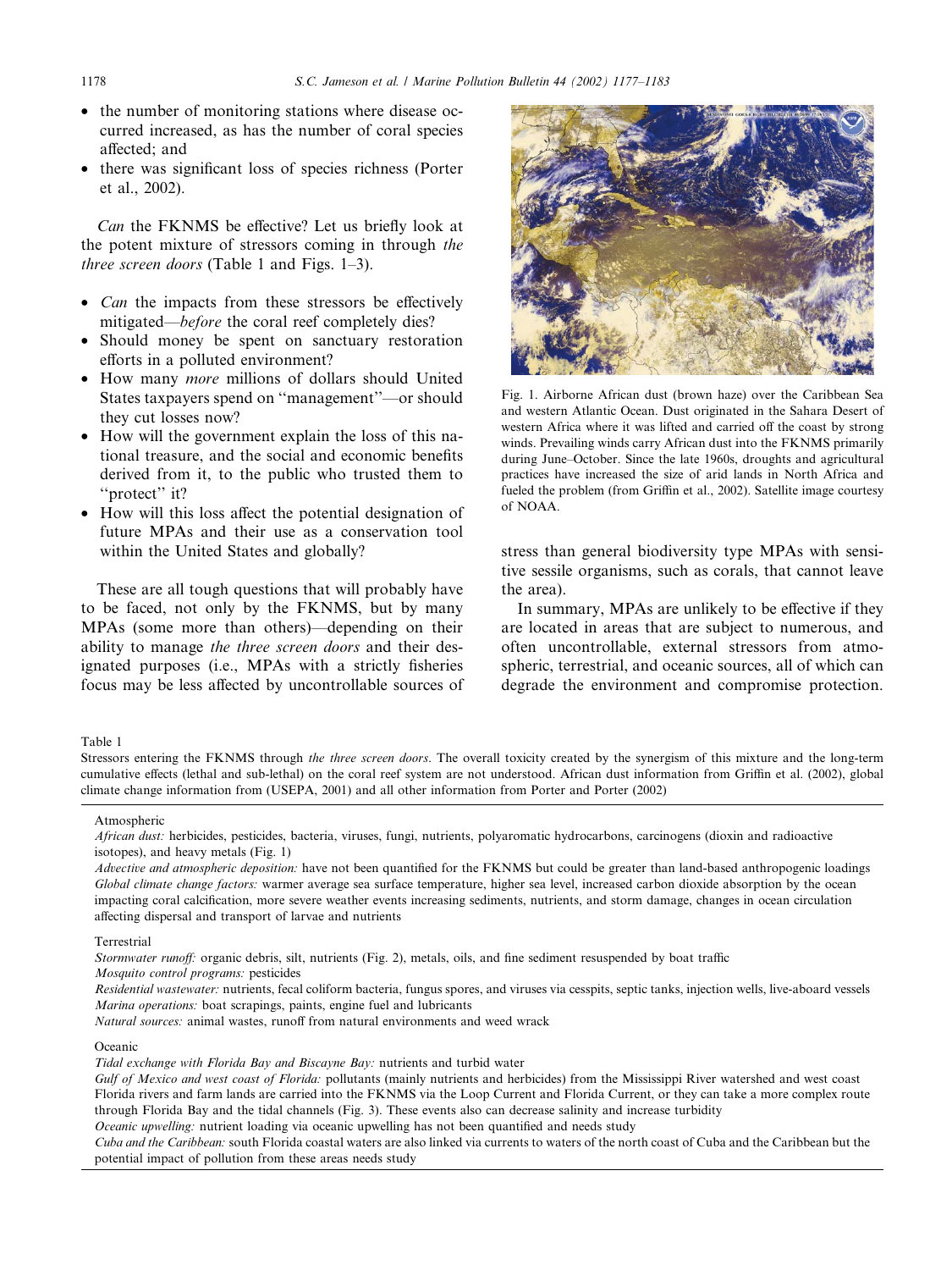

Fig. 2. The 'Black Water Event' (February, 2002 satellite image) off the west coast of Florida showing the effects of land-based sources of pollution moving into the FKNMS (Naples Daily News, 2002; SWFDOG, 2002). The Mississippi and Atchafalaya Rivers drain 40% of the United States and parts of Canada (USEPA, 1994) providing 79% of the Gulf of Mexico freshwater inflow. Nutrient loadings in the Gulf of Mexico have risen dramatically over the last 30 years due to increasing agricultural, commercial, and residential development and are causing growing eutrophication problems (Day et al., 1995) and an ever increasing Gulf of Mexico dead zone (MPB News, 2001). The largest continuous input of nutrients to South Florida coastal waters comes from the West Florida shelf and its adjacent rivers (Lee et al., 2002). Orb View-2 imagery provided by Drs. Chuanmin Hu and Frank Muller-Karger, Institute for Marine Remote Sensing at the University of South Florida, St. Petersburg, FL, with permission form ORBIM-AGE and the NASA Sea WiFS Project.



Fig. 3. The FKNMS recirculation system. It takes Mississippi River water three weeks to reach the Florida Keys and it remains about three months due to recirculating currents (from Lee et al., 2002).

These critical calculations should be made before designation and periodically re-evaluated after designation. Top priority should be given to designating MPAs in minimally impaired locations that can act as reference

sites for monitoring and assessment programs (Jameson et al., 1998, submitted for publication).

# 2. Other major obstacles to management success

Whether or not an MPA *can* achieve its management objectives also depends greatly on the level of compliance by local resource users, who bear most of the costs of an MPA (Rudd et al., 2001). The probability of compliance will increase if local resource users derive direct benefits from the MPA (Ostrom, 1990). For example, in MPAs with a fisheries focus, for such benefits to occur they must export sufficient biomass to mitigate for the loss of fishing grounds within the MPA boundaries. To date, many studies have found substantial increases in biomass within MPAs (e.g., Russ and Alcala, 1989, 1996; Polunin and Roberts, 1993; Johnson et al., 1999; Roberts et al., 2001), and several studies have shown an increase in catch-per-unit-effort in fishing grounds adjacent to MPAs (e.g., McClanahan and Kaunda-Arara, 1996; McClanahan and Mangi, 2000; Roberts et al., 2001; Kelly et al., 2002). These ecological studies are cited repeatedly as evidence for the success of MPAs in fisheries and ecosystem management.

In contrast, large-scale surveys of MPA users, managers and researchers paint a different picture of MPA success. It is estimated that about 35% of Caribbean MPAs and only 10–15% of Indo-Pacific MPAs are meeting their stated management objectives (Alder, 1996; McClanahan, 1999). Most MPAs are ''paper parks'' which lack compliance on the part of resource users and monitoring or enforcement on the part of management agencies. Why do such a high proportion of MPAs fail to meet their objectives? Recent research points to the level of community and institutional capacity as important determinants of MPA success (Rudd et al., 2001). Community capacity refers to the rules, procedures and values that people hold, which predispose them to work collectively for mutual benefit (Rudd, 2000). Institutional capacity is the ability of government agencies to provide public goods and services and ensure that laws and regulations will be enforced.

The success of MPAs as a management tool will be greatest when communities collectively support the MPA and government agencies (or in some cases, nongovernmental organizations, Jameson and Williams, 2000) provide the necessary financing, monitoring, enforcement, and technical expertise to ensure that MPAs reach their management objectives. For example, the Apo Island reserve in the Philippines, often considered a ''poster child'' for community-based MPAs, has been successful in enhancing reef fish populations and creating tourism revenue (Russ and Alcala, 1996, 1999). The success of the Apo Island reserve stems from the level of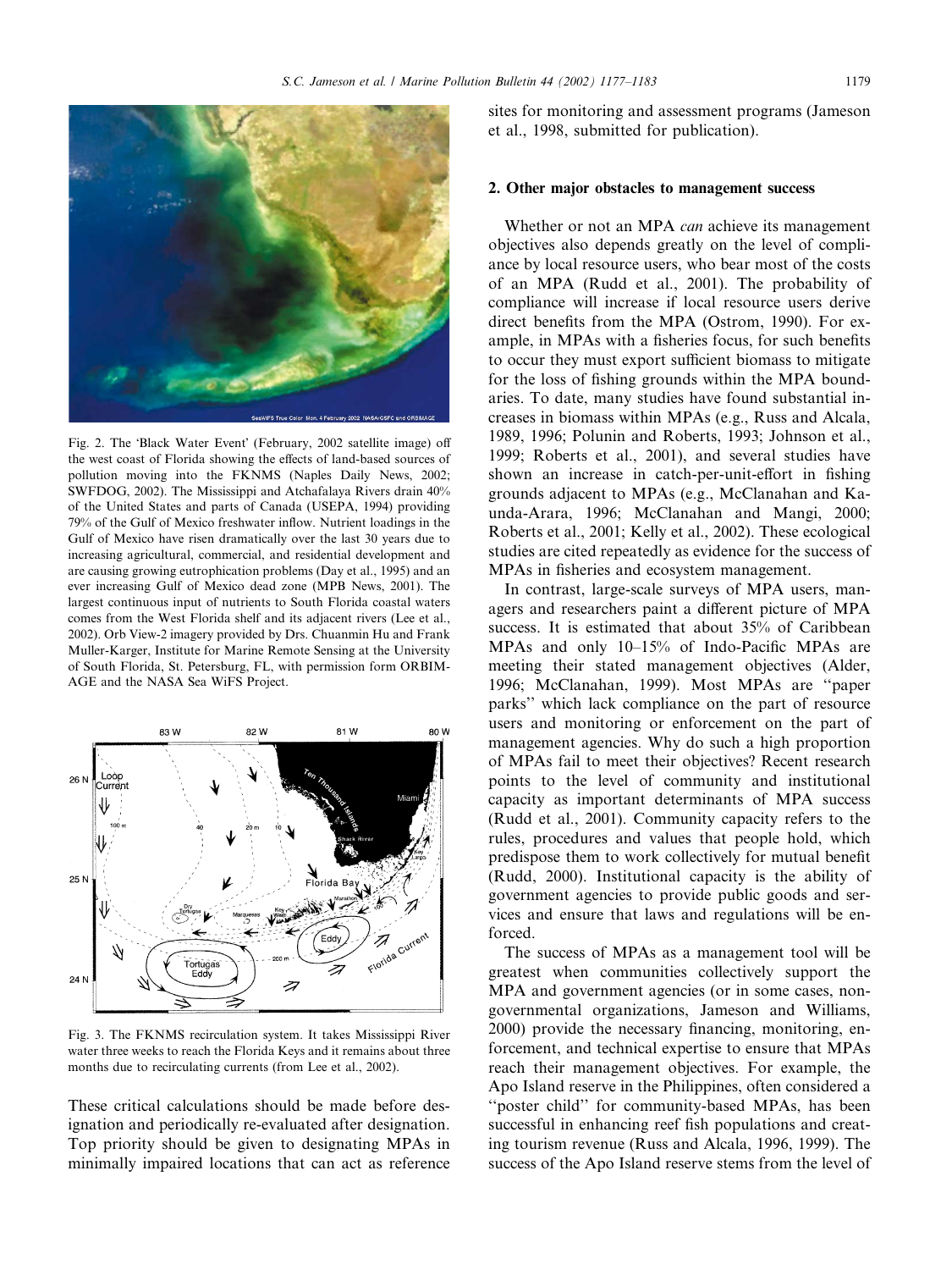community capacity, which prevented opportunistic poaching from negating MPA benefits.

Alternatively, if community capacity is low (e.g., in the Turks and Caicos Islands), illegal fishing is likely to occur (Rudd et al., 2001). If community capacity is high but institutional capacity is lacking (such as in Fiji, Cooke et al., 2000), communities may be unable to prevent outsiders from poaching in their MPAs. Improving MPA institutional capacity is a difficult task. Institutional capacity can be strengthened to some extent by influxes of funding from a higher governmental level (e.g., increased federal assistance to state or territorial resource management agencies). Community capacity, on the other hand, is a function of the community's social and cultural history, and it may be difficult to modify on time scales relevant to resource management—this is especially true in developed nations and their island territories/colonies that depend on their governments rather than their own communities for public goods and services.

Another obstacle to management success is the small size of most MPAs; only  $16 \text{ km}^2$  on average (Mc-Clanahan, 1999). The smaller the MPA relative to the home range of the species within, the more time those species will spend outside the MPA and therefore unprotected (Kramer and Chapman, 1999). However, resource users are unlikely to support MPAs large enough to effectively protect exploited species. Indeed, most MPAs are designed and located based on socioeconomic and political issues (McClanahan, 1999) and rarely account for the ecology of organisms to be protected.

In summary, the usefulness of appropriately sized, well-managed MPAs is not in question. What requires closer scrutiny is the institutional and community capacity necessary for effective MPA management to occur.

# 3. Benefits of a business plan approach

As pointed out by authors such as Kelleher (1999), finances available for MPAs internationally are extremely limited. Panayatou et al. (1995) further state that degradation of marine resources in one area will increase the economic value of less degraded marine resources elsewhere. We believe that MPA managers must recognize the competitive economic environment in which they operate and ''must make a choice'' (Porter, 1985) as to how they will align their resources to compete effectively to obtain funding and achieve the multiple objectives of their MPAs.

We recommend a business planning approach towards establishing a new MPA and, like Sun Tzu in The Art of War, we recommend calculating very carefully the feasibility of succeeding over the long run. In business planning terms this amounts to evaluating the level of competition (i.e., the impacts of uncontrollable stressors

entering the MPA through the three screen doors), our ability to compete (i.e., what control do we have over these stressors), the level of community and institutional capacity to manage MPAs, and MPA size considerations. Taking this approach would:

- help clarify the true extent of MPA resources that are manageable;
- make it harder for governments to use MPAs as under funded token conservation efforts and avoid mitigating more significant environmental threats (i.e., over fishing, global climate change, nutrification, and sedimentation);
- identify the linkages between economic and environmental processes which are capable of delivering value, but which must first be understood and managed in an integrated manner; and
- assist those battling for clean air, land and water worldwide by injecting a strong dose of reality into the development vs. conservation debate.

### 4. Why business planning?

One argument for implementing private sector management tools within the public and not-for-profit sectors is that, in the absence of the discipline of the 'bottom line' (Harvey and Snyder, 1987) (i.e., the production of profit), managers often mistake being busy for being effective. Certainly MPA managers are encouraged to develop strategic 'pyramids' of goals, objectives and activities, that multiply as the strategy is developed. They then set about their work armed with long lists of activities to undertake and motivated by a budget process that rewards only expenditure of the whole budget. Is it surprising then, if MPA managers are tempted to focus on picking off the most easily achieved objectives and activities while being more concerned about how quickly they spend their budget, rather than how well? This 'check list' management approach does not ensure that key threats to MPAs are dealt with first, nor that the most difficult stakeholder issues are addressed immediately, nor that annual expenditure provides a quantified return (to society). The check list approach does not ask, or answer the ''bottom line'' (Harvey and Snyder, 1987) question, is it going to improve the well-being of the protected resource? Furthermore the check list approach allows MPA management to be satisfied when it is merely ''doing its best'' (Harvey and Snyder, 1987), even if the resources within the MPA continue to be rapidly degraded.

By contrast, the business planning approach to MPA management asks managers to address the issue of viability as a primary activity (i.e., balance consideration of what they hope to achieve, measured in terms of ecological and social objectives, with the reality of how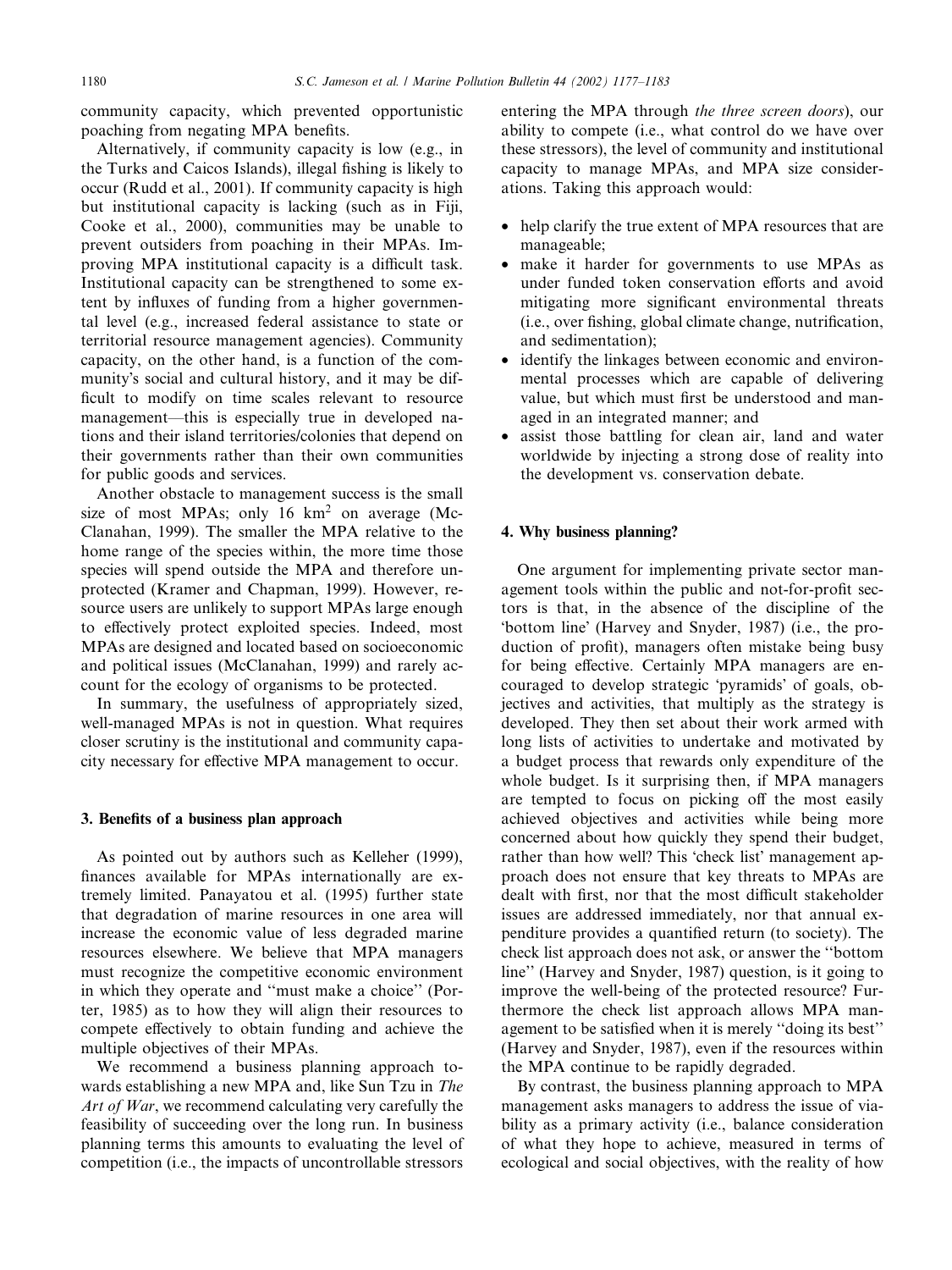they intend to do so, measured in terms of the resources required and available). It takes the approach that if an MPA management system is not viable then it is not worth implementing, and that it should be restructured or abandoned.

The business planning process ''can be understood as two closely related processes: strategic planning and operational planning'' (Sheldon and Waterfield, 1998) which asks managers to define the strategic goals of the MPA, to assess the MPAs performance to-date and to outline a wider strategy for achieving the MPAs goals. It also forces the managers to express in clear terms the ''framework for implementing the strategy'' (Sheldon and Waterfield, 1998) that explains exactly how the resources available (or required), will be utilized to meet the MPAs strategic objectives. This approach differs from traditional MPA planning, in that it requires managers to utilize ''pricing, marketing, production, production planning and financial tools'' (Alter, 1999) to clearly define ''what'' (Markides, 1999) they intend to achieve, ''who'' (Markides, 1999) they must engage with, and "how" (Markides, 1999) they will align their resources. The ''operational framework'' (Sheldon and Waterfield, 1998) must then be refined in a marketing plan in which the MPA managers describe the product and services that the MPA will provide and, more importantly, how the target users (customers) of the MPA have been identified and their needs and wants defined. It may be difficult for MPA managers to think of themselves as providers of goods or services rather than as protectors or enforcers, yet this paradigm-shift necessarily addresses issues associated with the limited resources available to MPA managers. For example, whereas the direct cost of protection and enforcement activities is often high, managers are able to increase efficiency and effectiveness by developing partnerships with other sectors.

The key threat to the business planning approach to MPA management is the entrenched mindset of government and the other agencies within which many MPAs reside. Although there is general acceptance among these organizations that MPA managers must "see their job, in part, as running a business" (Thomas, 2000), recent research by Ridley (in preparation) shows that there is little understanding of what this means. The enduring traditional approach is to employ strategic tools such as log-frame analysis and cash accounting, that support the 'check list' approach to MPA management. By contrast, the business planning approach measures the performance of MPA managers against their ability to focus their attention only on activities that will provide the returns required by the MPAs overarching strategy. The business planning approach forces MPA managers to:

• define how they will manage their resources in order to achieve measurable targets;

- to think laterally and to be nimble in the face of changing circumstances (including variations in funding); and
- seek out and discover the linkages between sectors and other actors in the MPA integrated value chain that (properly managed) will produce the ecological, economic and social returns envisioned in the MPAs strategy.

Given the urgency of these issues, we suggest that the debate should move on from whether MPA management is about business or conservation and accept that MPA management is in fact the business of conservation.

# 5. Calling it something it is not

If MPAs are not really ''protected'' from uncontrollable sources of pollutants entering the three screen doors then we should not be calling them ''MPAs'' or ''fully protected areas'' or any other form of ''protected'' area. If the term ''MPA'' or any of its derivations is continued to be used, it should be something that is earned or certified. Map-based indicators (Bryant et al., 1998) and indexes of biotic integrity (Jameson et al., 1998, 2001) which use the integration power of calibrated dose response biological metrics to detect the impacts of stressors, have the potential to aid in this certification function––and can be an invaluable tool for decision makers when deciding whether environmental conditions are healthy to proceed with a new MPA designation, continue with existing MPAs or engage in expensive restoration efforts.

In this day and age, with all the stresses imposed on coral reefs and other marine environments (Jameson et al., 1995; Bryant et al., 1998; Sheppard, 2000), an area is not magically or instantaneously ''protected'' via an MPA designation process––protection must be fought for––and it may never be attained.

## Acknowledgement

We thank M.A. Rudd for helpful discussions on community and institutional capacity and for comments on the manuscript.

### References

- Alder, J., 1996. Have tropical marine protected areas worked? An initial analysis of their success. Coast. Manage. 24, 97–114.
- Alter, S.K., 1999. Managing the double bottom line: a business guide for social enterprises. Save the Children Federation, Washington,  $DC$
- Bryant, D., Burke, L., McManus, J., Spalding, M., 1998. Reefs at risk: A map based indicator of threats to the world's coral reefs. World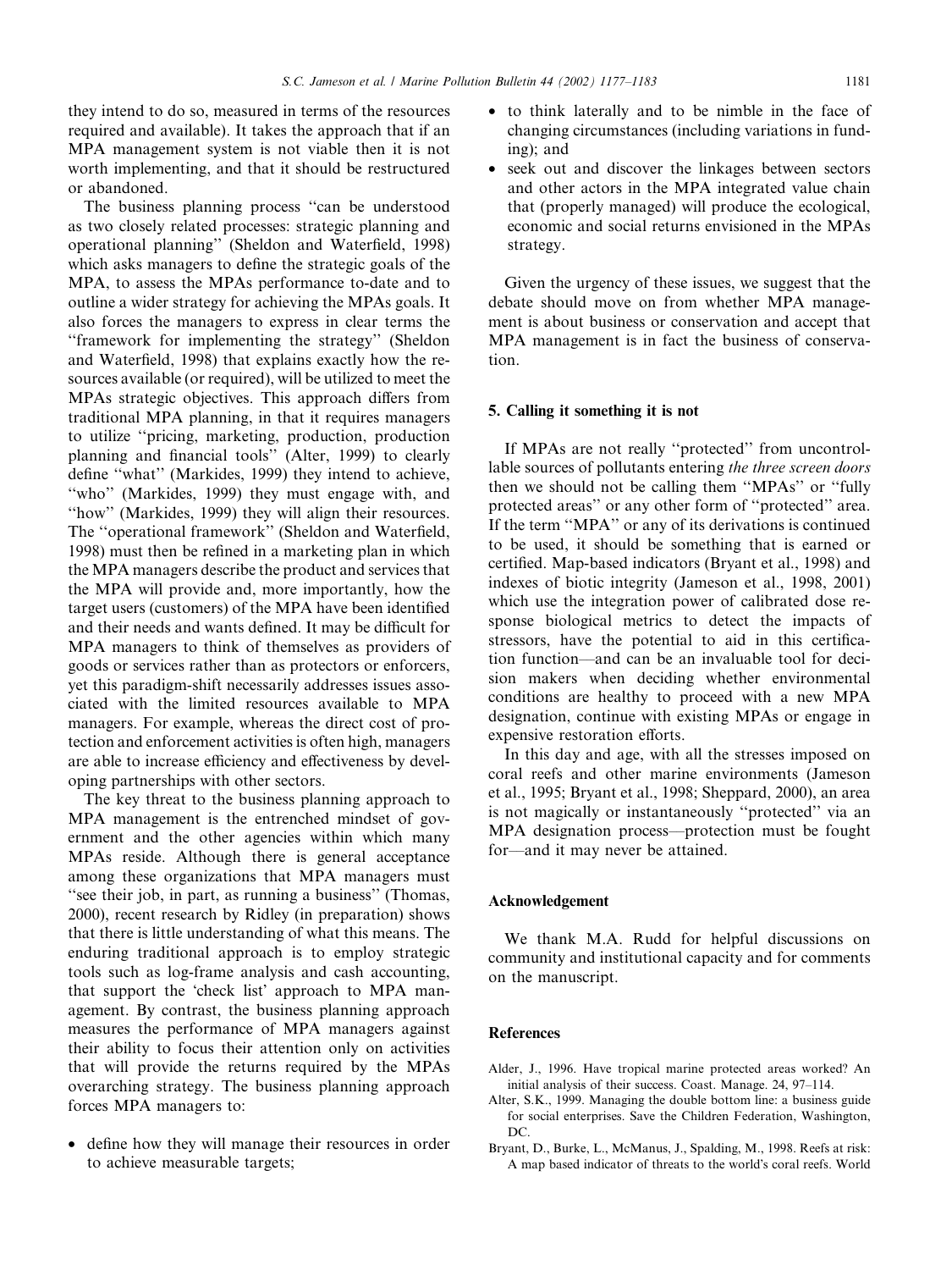Resources Institute, Washington, DC. Available from <[http://](http://www.wri.org/indictrs/reefrisk.htm) [www.wri.org/indictrs/reefrisk.htm](http://www.wri.org/indictrs/reefrisk.htm)>.

- Causey, B.D., 2002. The role of the Florida Keys National Marine Sanctuary in the South Florida Ecosystem Restoration Initiative. In: Porter, J.W., Porter, K.G. (Eds.), The Everglades, Florida Bay, and Coral Reefs of the Florida Keys: An Ecosystem Sourcebook. CRC Press, Boca Raton, FL, pp. 883–894.
- Cooke, A.J., Polunin, N.V.C., Moce, K., 2000. Comparative assessment of stakeholder management in traditional Fijian fishinggrounds. Environ. Conservat. 27, 291–299.
- CSC, 2002. MPA needs assessment report. NOAA Coastal Services Center, Charleston, South Carolina. Available from <[http://](http://www.csc/mpanafinal.pdf) [www.csc/mpanafinal.pdf](http://www.csc/mpanafinal.pdf)>.
- Day Jr., J.W., Pont, D., Hensel, P.F., Ibanez, C., 1995. Impacts of sealevel rise on deltas in the Gulf of Mexico and the Mediterranean: the importance of pulsing events to sustainability. Estuaries 18, 636–647.
- Ehler, C., Watson, L., Max, L., Bunce, L., 2002. Developing indicators of marine protected area management effectiveness. Reef Encount. 31, 39.
- Griffin, D.W., Kellogg, C.A., Garrison, V.H., Shinn, E.A., 2002. The global transport of dust. Am. Scient. 90, 228–235.
- Harvey, P.D., Snyder, J.D., 1987. Charities need a bottom line too. In: Harvard Business Review (January–February). Harvard Business Publishing, Boston.
- Hockings, M., Stolton, S., Dudley, N., 2000. Evaluating effectiveness: A framework for assessing the management of protected areas. IUCN World Commission on Protected Areas Best Practice Protected Area Guidelines. Series no. 6. Available from <[http://](http://wcpa.iucn.org/theme/effect/mgteffect.html) [wcpa.iucn.org/theme/effect/mgteffect.html](http://wcpa.iucn.org/theme/effect/mgteffect.html)>.
- Jameson, S.C., Williams, J., 2000. Local needs and interventions for management of coral reefs in the developing tropical-Americas The Montego Bay Marine Park case study. In: Gustavson, K., Huber, R.M., Ruitenbeek, J. (Eds.), Integrated Coastal Zone Management of Coral Reefs: Decision Support Modeling. The World Bank, Washington, DC, pp. 23–45.
- Jameson, S.C., McManus, J.W., Spalding, M.D., 1995. State of the reefs: Regional and global perspectives. International Coral Reef Initiative, US Department of State, Washington, DC. Availble from <<http://www.ogp.noaa.gov/misc/coral/sor>>.
- Jameson, S.C., Erdmann, M.V., Gibson Jr., G.R., Potts, K.W., 1998. Development of biological criteria for coral reef ecosystem assessment. Atoll Res. Bull. 450, 102pp. Available from [<http://](http://www.epa.gov/owow/oceans/coral) [www.epa.gov/owow/oceans/coral>](http://www.epa.gov/owow/oceans/coral).
- Jameson, S.C., Erdmann, M.V., Karr, J.R., Potts, K.W., 2001. Charting a course toward diagnostic monitoring: A continuing review of coral reef attributes and a research strategy for creating coral reef indexes of biotic integrity. Bull. Mar. Sci. 69 (2), 701–744. Available from [<http://www.epa.gov/owow/oceans/coral](http://www.epa.gov/owow/oceans/coral)>.
- Jameson, S.C., Erdmann, M.V., Karr, J.R., Potts, K.W., submitted for publication. Establishing reference conditions for the diagnostic monitoring and assessment of coral reefs. Atoll Res. Bull.
- Johnson, D.R., Funacelli, N.A., Bohnsack, J.A., 1999. Effectiveness of an existing estuarine no-take fish sanctuary within the Kennedy Space Center, Florida. North Am. J. Fisher. Manage. 19 (4), 436– 453.
- Kelleher, G., Bleakley, C., Wells, S., 1995. Global representative system of marine protected areas. The World Bank, Washington, 4 volumes.
- Kelleher, G., 1999. Guidelines for Marine Protected Areas. IUCN, Gland, Switzerland and Cambridge, UK, xxiv +107pp.
- Kelly, S., Scott, D., MacDiarmid, A.B., 2002. The value of a spillover fishery for spiny lobsters around a marine reserve in northern New Zealand. Coast. Manage. 30, 153–166.
- Kramer, D.L., Chapman, M.R., 1999. Implications of fish home range size and relocation for marine reserve function. Environ. Biol. Fishes 55, 65–79.
- Lee, T.N., Williams, E., Johns, E., Wilson, W., Smith, N.P., 2002. Transport processes linking south Florida coastal ecosystems. In: Porter, J.W., Porter, K.G. (Eds.), The Everglades, Florida Bay, and Coral Reefs of the Florida Keys: An Ecosystem Sourcebook. CRC Press, Boca Raton, FL, pp. 309–342.
- Markides, C.C., 1999. All the Right Moves. Harvard Business School Press, Boston.
- McClanahan, T.R., 1999. Is there a future for coral reef parks in poor tropical countries. Coral Reefs 18, 321–325.
- McClanahan, T.R., Kaunda-Arara, B., 1996. Fishery recovery in a coral-reef marine park and its effect on the adjacent fishery. Conserv. Biol. 10, 1187–1199.
- McClanahan, T.R., Mangi, S., 2000. Spillover of exploitable fishes from a marine park and its effect on the adjacent fishery. Ecol. Appl. 10, 1792–1805.
- MBRS, 2002. Design of the methodology to establish a baseline for the marine protected areas monitoring program. Mesoamerican Barrier Reef Systems Project, Belize City, Belize. Available from <<http://www.mbrs.org.bz/TORs/baseline.pdf>>.
- MPB News, 2001. Gulf of Mexico dead zone grows. Mar. Poll. Bull. 42 (9), 707.
- Naples Daily News, 2002. Black water special report. Available from <[http://www.naplesnews.com/sections/specials/blackwater/front.](http://www.naplesnews.com/sections/specials/blackwater/front.html) html>.
- Ostrom, E., 1990. Governing the Commons: The Evolution of Collective Action. Cambridge University Press, Cambridge, p. 280.
- Panayatou, T. et al., 1995. Coastal Zone Management in Belize: Institutional Development and Financing Mechanisms. UNDP, GEF, New York.
- Polunin, N.V.C., Roberts, C.M., 1993. Greater biomass and value of target coral-reef fishes in two small Caribbean marine reserves. Mar. Ecol. Prog. Ser. 100, 167–176.
- Porter, M.E., 1985. Competitive Advantage: Creating and Sustaining Superior Performance. Free Press, New York.
- Porter, J.W., Porter, K.G., 2002. The Everglades, Florida Bay, and Coral Reefs of the Florida Keys: An Ecosystem Sourcebook. CRC Press, Boca Raton, FL, p. 1000.
- Porter, J.W. et al., 2002. Detection of coral reef change by the Florida Keys Coral Reef Monitoring Project. In: Porter, J.W., Porter, K.G. (Eds.), The Everglades, Florida Bay, and Coral Reefs of the Florida Keys: An Ecosystem Sourcebook. CRC Press, Boca Raton, FL, pp. 749–769.
- Ridley, J.M., in preparation. The uof business planning in the management of three marine protected areas in the Turks and Caicos Islands. MBA Thesis, University of Hull, UK.
- Roberts, C.M., Bohnsack, J.A., Gell, F., Hawkins, J.P., Goodridge, R., 2001. Effects of marine reserves on adjacent fisheries. Science 294, 1920–1923.
- Rudd, M.A., 2000. Live long and prosper: collective action, social capital and social vision. Ecol. Econ. 34, 131–144.
- Rudd, M.A., Danylchuk, A.J., Gore, S.A., Tupper, M.H., 2001. Are marine protected areas in the Turks and Caicos Islands ecologically or economically valuable? In: Proceedings of the International Conference on the Economics of Marine Protected AreasFisheries Center Research Reports 9 (8), 198–211.
- Russ, G.R., Alcala, A.C., 1989. Effects of intense fishing pressure on an assemblage of coral reef fishes. Mar. Ecol. Prog. Ser. 56, 13– 27.
- Russ, G.R., Alcala, A.C., 1996. Do marine reserves export adult fish biomass. Evidence from Apo Island, central Philippines. Mar. Ecol. Prog. Ser. 132, 1–9.
- Russ, G.R., Alcala, A.C., 1999. Management histories of Sumilon and Apo Marine Reserves, Philippines, and their influence on national marine resource policy. Coral Reefs 18, 307–319.
- Sheldon, T., Waterfield, C., 1998. Business planning and financial modelling for microfinance institutions. The Consultative Program